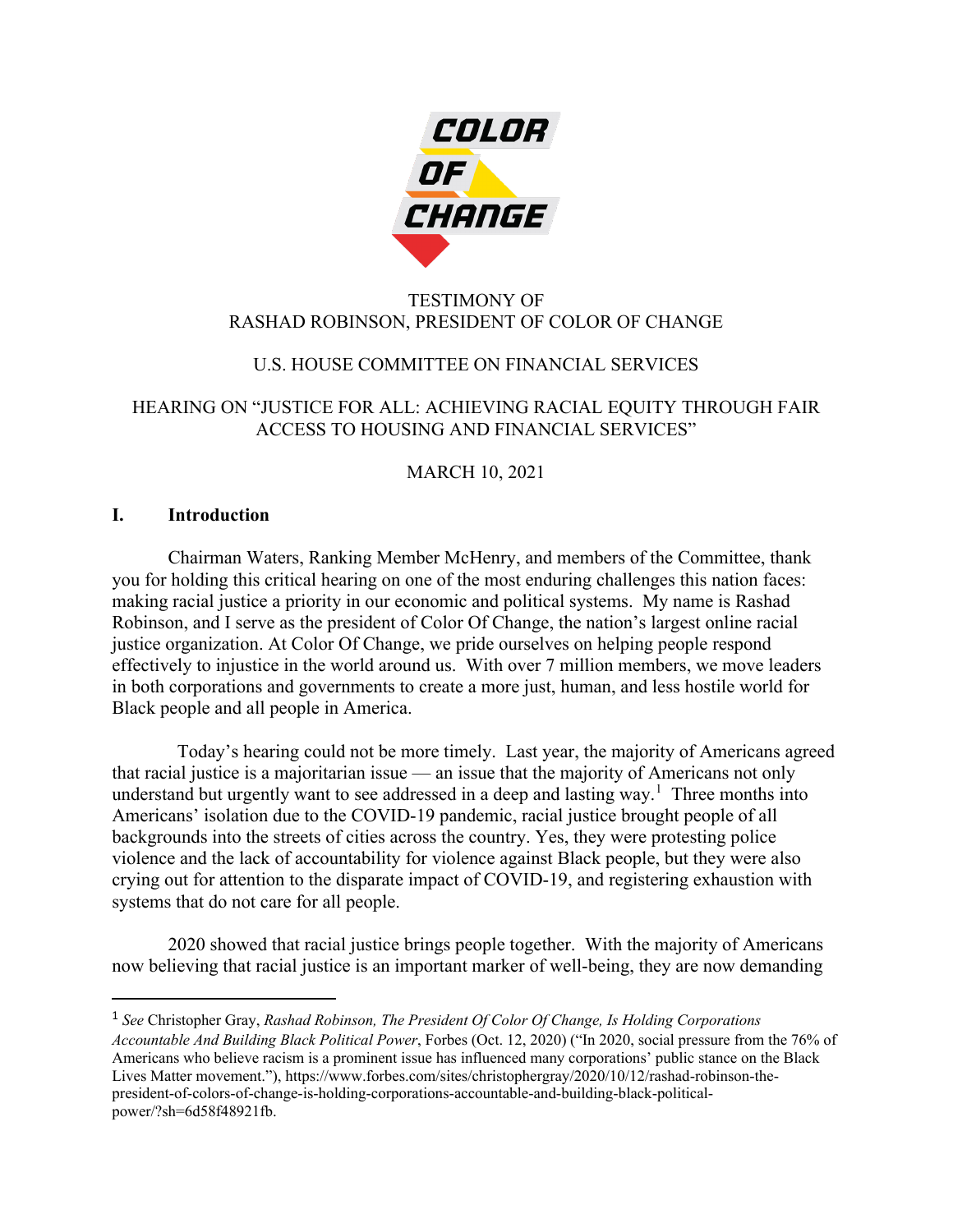that people in power focus on it. Given the critical role Congressional action plays in people's lives, concern for racial justice informed the choices millions of people made about who should sit in these seats. I want to be clear, however, that racial justice is not just the hot topic of today: it is the code to unlocking the best future for all of us, and every community. Whenever we hold on to racism and its legacy in government and society, we hold everyone in this country back.

#### **II. Dismantling Racism Is A Majoritarian Issue — In Terms of Both Popular Support and Universal Impact — That Congress Must Fully Prioritize When Addressing The Economic Crises The Country Is Facing This Decade**

We are in a vicious cycle that we can and must break: racism leads to disaster for Black people and the whole country, and then the racism that defines the response to that disaster only serves to drive up inequality, reinforce bias across society, and set up the next disaster.

Nowhere is this disaster more evident than in the growing racial wealth gap. A study by The National Asset Scorecard and Communities of Color found that even with college degrees, Black Americans still had "about 33 percent *less* wealth than white families whose heads dropped out of high school."<sup>[2](#page-1-0)</sup>

The tools to break this cycle are in your hands. Elected officials can either manufacture racial inequality every day, with inequitable policies and responses to societal needs, or they can work intentionally to understand and remove the barriers that were erected and persist, which systematically and destructively exclude Black communities from opportunity and security. Those affected by systemic injustice know what needs to be done but do not have the tools that Congress has to do it.

Today is a hopeful moment in the disruption of systemic racism. As one of many important steps, we are here to better understand the ways in which racial oppression is a documented, measurable, obvious fact of life in our financial and housing systems. Corporations and politicians uphold structural racism in these sectors — thwarting change in the system so they can continue to profit from it. It is going to take bold thinking and action to undo the policies that keep this system going, and to replace them with more just and fair policies interventions that benefit all Americans.

## **III. The COVID-19 Pandemic Laid Bare How The Racial Inequities In Our Financial System Have Manufactured A Disaster For Black People**

Let me speak to what I know well about this cycle of racism, which, let's make no mistake, is what it is by design. Let's take the example of Black small business owners. For decades, the capital flow to businesses has been racially biased, leading to gross racial disparities in the financial lending markets. The COVID-19 pandemic further exposed the systemic racial inequities that exist in America's financial systems, making it even harder for Black-owned businesses to compete.

<span id="page-1-0"></span><sup>&</sup>lt;sup>2</sup> See National Asset Scorecard and Communities of Color, Umbrellas Don't Make it Rain: Why Studying and Working Hard Isn't Enough for Black Americans (April 2015) (emphasis in original), [https://gallery.mailchimp.com/bf2b9b3cf3fdd8861943fca2f/files/Umbrellas\\_Dont\\_Make\\_It\\_Rain8.pdf.](https://gallery.mailchimp.com/bf2b9b3cf3fdd8861943fca2f/files/Umbrellas_Dont_Make_It_Rain8.pdf)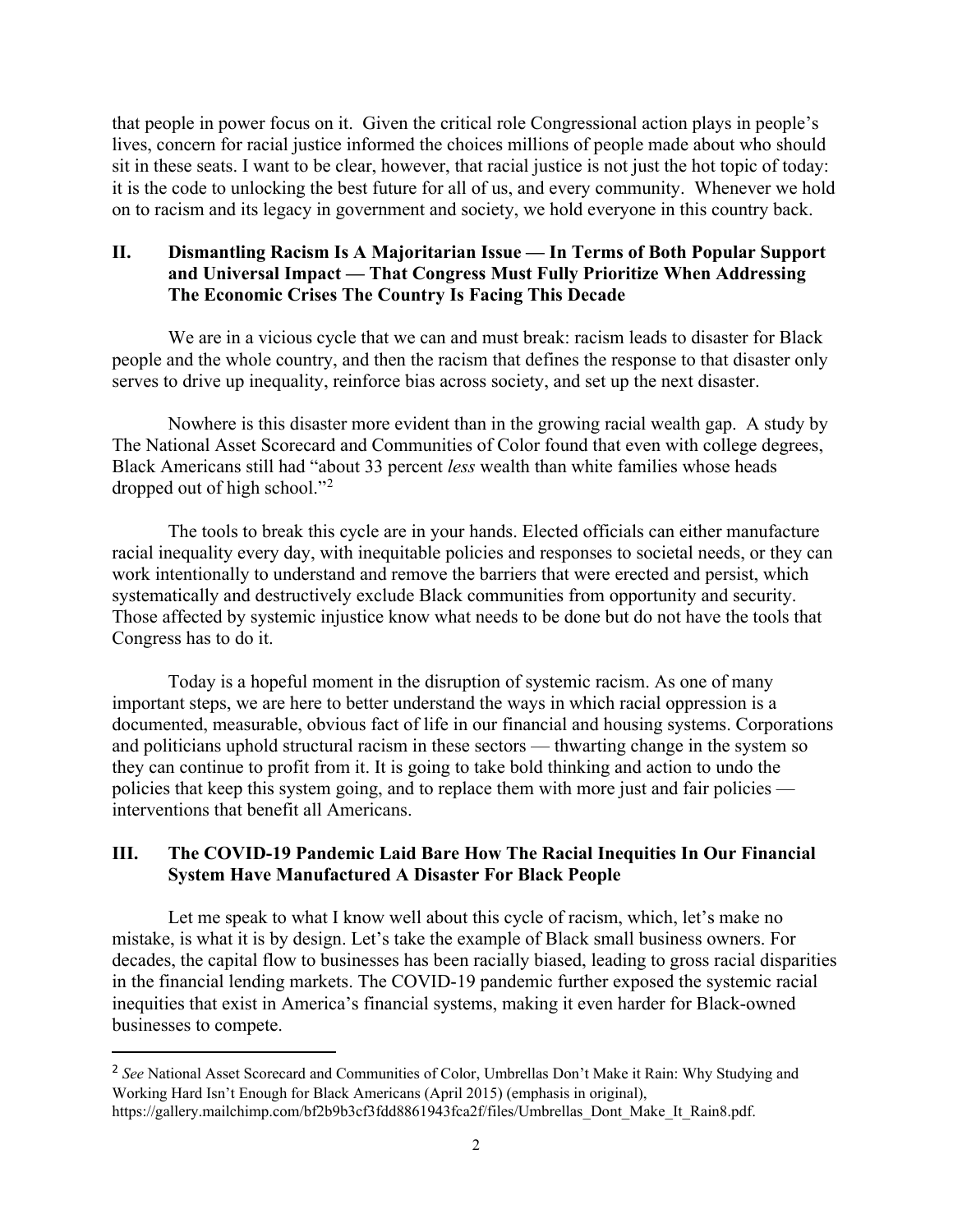Last year, Color Of Change partnered with other organizations to conduct several widely reported studies that examined how the so-called relief for small businesses was racially discriminatory.<sup>[3](#page-2-0)</sup> The first study, conducted between April and May 2020, showed that just slightly more than 1 in 5 Black small business owners and just over 1 in 10 Latinx small business owners actually received the financial assistance they requested.<sup>[4](#page-2-1)</sup> Approximately two-thirds of all Black and Latinx small business owners surveyed reported they either received no assistance from any of the relief programs they applied for, or were still waiting to hear whether they would receive any help at all.<sup>[5](#page-2-2)</sup> At the time of the first study, almost half of all Black and Latinx small business owners expected to close their doors within six months. [6](#page-2-3)

The second study, which was conducted between August and September 2020, showed that not much had improved in the administration of the program with respect to Black small business owners.<sup>[7](#page-2-4)</sup> Despite being more likely to apply for relief from the Paycheck Protection Program (PPP) and similar type programs, only 37% of Black small business owners actually received the amount of assistance requested. $8$  At the time of the second study, almost 40% of Black small business owners reported being in danger of closing in less than six months. $9$ Additionally, after applying for relief, only 33% of Black small business applicants received a response back from the PPP within two weeks, whereas 44% of white small business owners received a response in two weeks.<sup>[10](#page-2-7)</sup>

These studies, along with key data from investigative reports, showed that this was no accident — whether official or not, this was bank policy. And no Congressional policy or oversight was there to prevent this ruinous discrimination.<sup>11</sup> When it came to processing loan applications and providing the other services required to gain assistance through the program, banks served white business owners first and best, to the exclusion of Black business owners. Banks routinely denied, or even just plain ignored, the majority of Black businesses that sought

<span id="page-2-3"></span><sup>6</sup> *See id.*

<span id="page-2-7"></span><sup>10</sup> *See id.*

<span id="page-2-0"></span><sup>3</sup> *See* Color Of Change & Main Street Alliance, Small Business Owner Survey (Sept. 2020),

[https://d3n8a8pro7vhmx.cloudfront.net/mainstreetalliance/pages/1045/attachments/original/1602791475/Report\\_FI](https://d3n8a8pro7vhmx.cloudfront.net/mainstreetalliance/pages/1045/attachments/original/1602791475/Report_FINAL_-_Main_Street_Alliance___Color_Of_Change_Poll_Data_10.14.20.pptx.pdf?1602791475) NAL - Main Street Alliance Color Of Change Poll Data 10.14.20.pptx.pdf?1602791475; *see also* Color Of Change & UnidosUS, Federal Stimulus Survey Findings (May 2020), [https://theblackresponse.org/wp](https://theblackresponse.org/wp-content/uploads/2020/05/COC-UnidosUS-Abbreviated-Deck-F05.13.20.pdf)[content/uploads/2020/05/COC-UnidosUS-Abbreviated-Deck-F05.13.20.pdf.](https://theblackresponse.org/wp-content/uploads/2020/05/COC-UnidosUS-Abbreviated-Deck-F05.13.20.pdf)

<span id="page-2-1"></span><sup>4</sup> Color Of Change & UnidosUS, Federal Stimulus Survey Findings (May 2020), [https://theblackresponse.org/wp](https://theblackresponse.org/wp-content/uploads/2020/05/COC-UnidosUS-Abbreviated-Deck-F05.13.20.pdf)[content/uploads/2020/05/COC-UnidosUS-Abbreviated-Deck-F05.13.20.pdf.](https://theblackresponse.org/wp-content/uploads/2020/05/COC-UnidosUS-Abbreviated-Deck-F05.13.20.pdf)

<span id="page-2-2"></span><sup>5</sup> *See id.*

<span id="page-2-4"></span><sup>7</sup> *See* Color Of Change & Main Street Alliance, Small Business Owner Survey (Sept. 2020),

[https://d3n8a8pro7vhmx.cloudfront.net/mainstreetalliance/pages/1045/attachments/original/1602791475/Report\\_FI](https://d3n8a8pro7vhmx.cloudfront.net/mainstreetalliance/pages/1045/attachments/original/1602791475/Report_FINAL_-_Main_Street_Alliance___Color_Of_Change_Poll_Data_10.14.20.pptx.pdf?1602791475) NAL - Main Street Alliance Color Of Change Poll Data 10.14.20.pptx.pdf?1602791475.

<span id="page-2-5"></span><sup>8</sup> *See id.*

<span id="page-2-6"></span><sup>9</sup> *See id.*

<span id="page-2-8"></span><sup>11</sup> *See* Joyce M. Rosenberg and Justin Myers, *Minority-owned companies waited months for loans, data shows*, Associated Press (Dec. 31, 2020) (explaining that "[t]housands of minority-owned small businesses were at the end of the line in the government's coronavirus relief program as many struggled to find banks that would accept their applications or were disadvantaged by the terms of the program."), [https://apnews.com/article/technology-small](https://apnews.com/article/technology-small-business-new-york-coronavirus-pandemic-7613e946275f085367b5fc8c9a496aea)[business-new-york-coronavirus-pandemic-7613e946275f085367b5fc8c9a496aea.](https://apnews.com/article/technology-small-business-new-york-coronavirus-pandemic-7613e946275f085367b5fc8c9a496aea)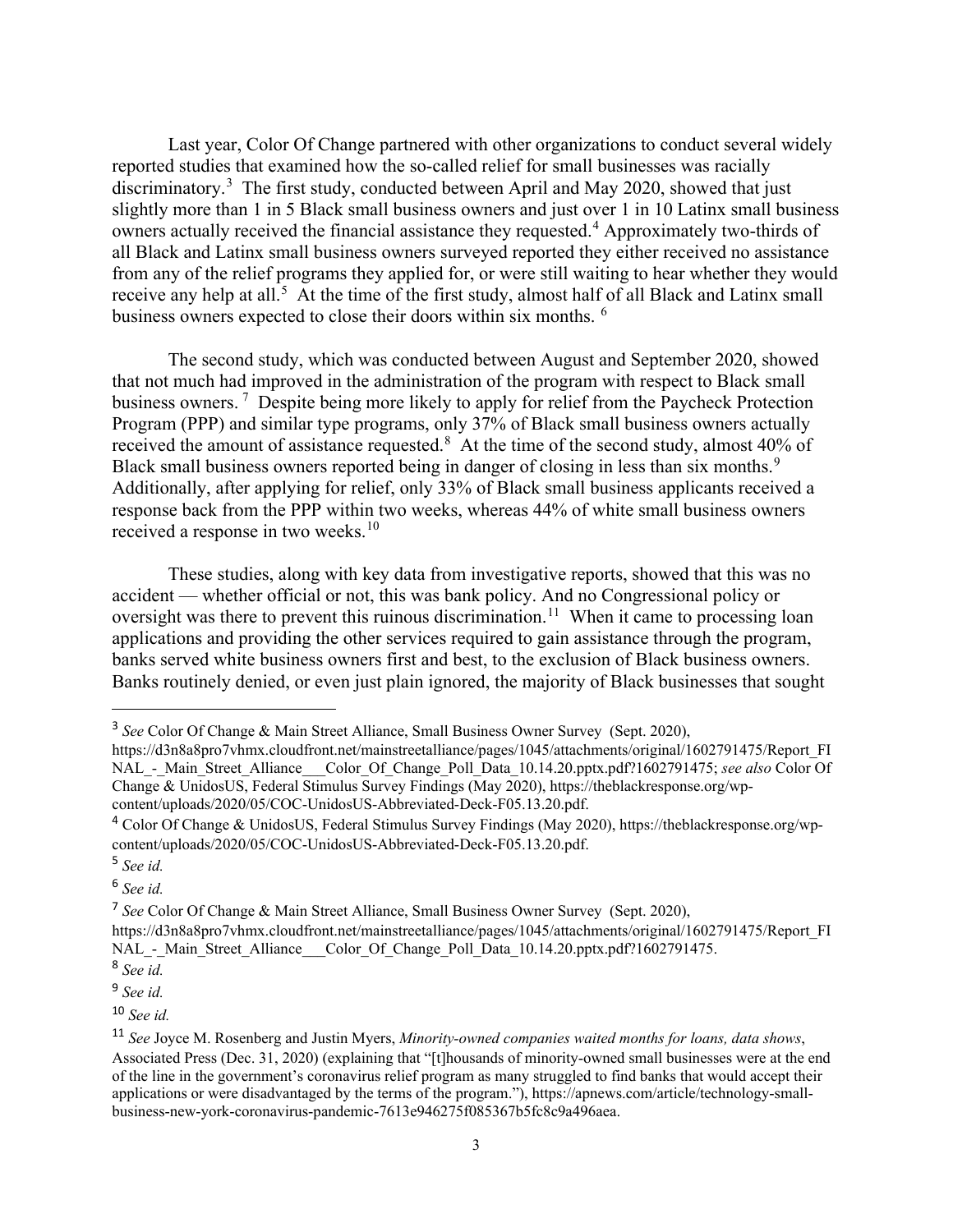their help, denying them their share of a government protection funding program that was drawn from their very own tax dollars. That is, not only did banks practice widespread discrimination and leave Black businesses out to dry, they forced Black businesses to subsidize the recovery for white business owners at their own expense. And the government enabled them to do it.

There is a lot of talk about financial innovation in this country, and too often this is exactly what it looks like: exploitation posing as innovation. You might ask yourself how the banks were able to get away with this. It's simple: under our current financial system, the banks get to pick and choose their favorite borrowers and move them to the front, while no one is watching. They are pushing Black people to the back of the bus of financing.

## **IV. The Structural Barriers In Our Financial System Have Long Operated To Deny Black Business Owners Their Fair Share**

This is how America still works right now: at every level and in every sector, Black people are set up to fail and then blamed for their failure. And when a few people do succeed or make it through, their success is cited as evidence that nothing is wrong. So even our success is used against us, to justify policies, practices and systems that continue to set people up to fail.

The truth is that there is nothing a Black loan applicant can do in a situation where a bank denies services or refuses to even look at their application, simply based on their race. That's called a structural barrier: a barrier that personal effort cannot get around.

A lack of congressional recognition to this reality amounts to tacit agreement. It is the business of Members of Congress to ensure that those they represent have equitable access to tools for building opportunity and wealth in this country — to remove these barriers.

Those barriers were laid bare most recently during the pandemic by means of the racially discriminatory manner that the PPP funds were disbursed. But those barriers were rooted in place well before the pandemic; in fact, they were planted in history right alongside the thousands of Confederate monuments that still exist today. And like most of these Confederate statues, the structural barriers that manifest themselves in many of the nation's economic statutes and policies are still standing.

#### **V. The Need for Racially Just Policymaking To Ensure That Our Financial Systems Are Working To Achieve Racial Equity**

At Color Of Change, we believe that a fundamental rethinking in how the country approaches, rules, regulations, and policies are needed to improve Black people's lives, and strengthen Black communities, as well as all communities as a whole. For those reasons, we recommend that Congress adopt a racially just policymaking approach when evaluating and determining which laws and regulations to enact, implement, or revoke.

Racially just policymaking is centered on three things. The first involves the use of resources to help achieve equity. The data are clear: to help repair decades of systemic racism in our financial system, we need to target more funds to Black and Brown people. For example, a